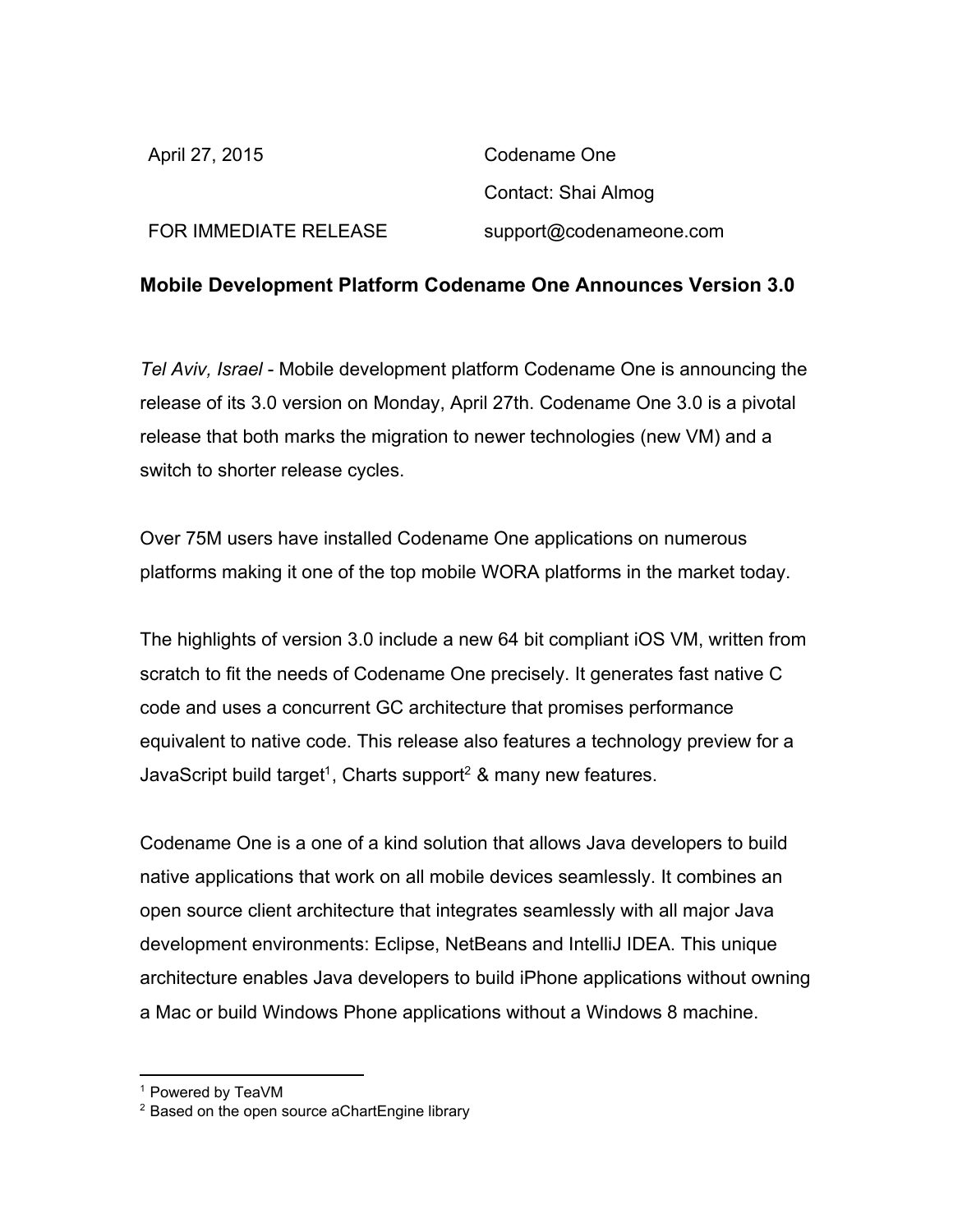Following this release Codename One will switch to a 3 month release cycle with predetermined dates and has already outlined tentative release dates for: July 27th 2015 & October 27th 2015.

"We feel that with 3.0 we built a solid and mature foundation and can now push Codename One forward at a much faster pace." said co-founder and CEO Shai Almog.

Almog, along with co-founder Chen Fishbein, decided to launch the venture after noticing a growing inefficiency within mobile application development. By enabling developers to significantly cut time and costs in developing native applications for iOS, Android, Blackberry, Windows Phone and other devices, Almog and Fishbein hope to make native mobile application development increasingly feasible.

The Java-based platform is open-source and utilizes lightweight technology, allowing it to produce unique native interfaces highly differentiated from competitive cross-platform mobile development toolkits, which typically use HTML5 or heavyweight technology.

The startup's founders are recognized for engineering Sun Microsystems's famous Lightweight User Interface Toolkit, a mobile platform used by leading mobile carriers and industry leaders to this date.

Codename One is available for download free of charge.

## **About Codename One**

Codename One is an Israel-based technology company that has created a powerful cross-platform software development kit for mobile applications. The